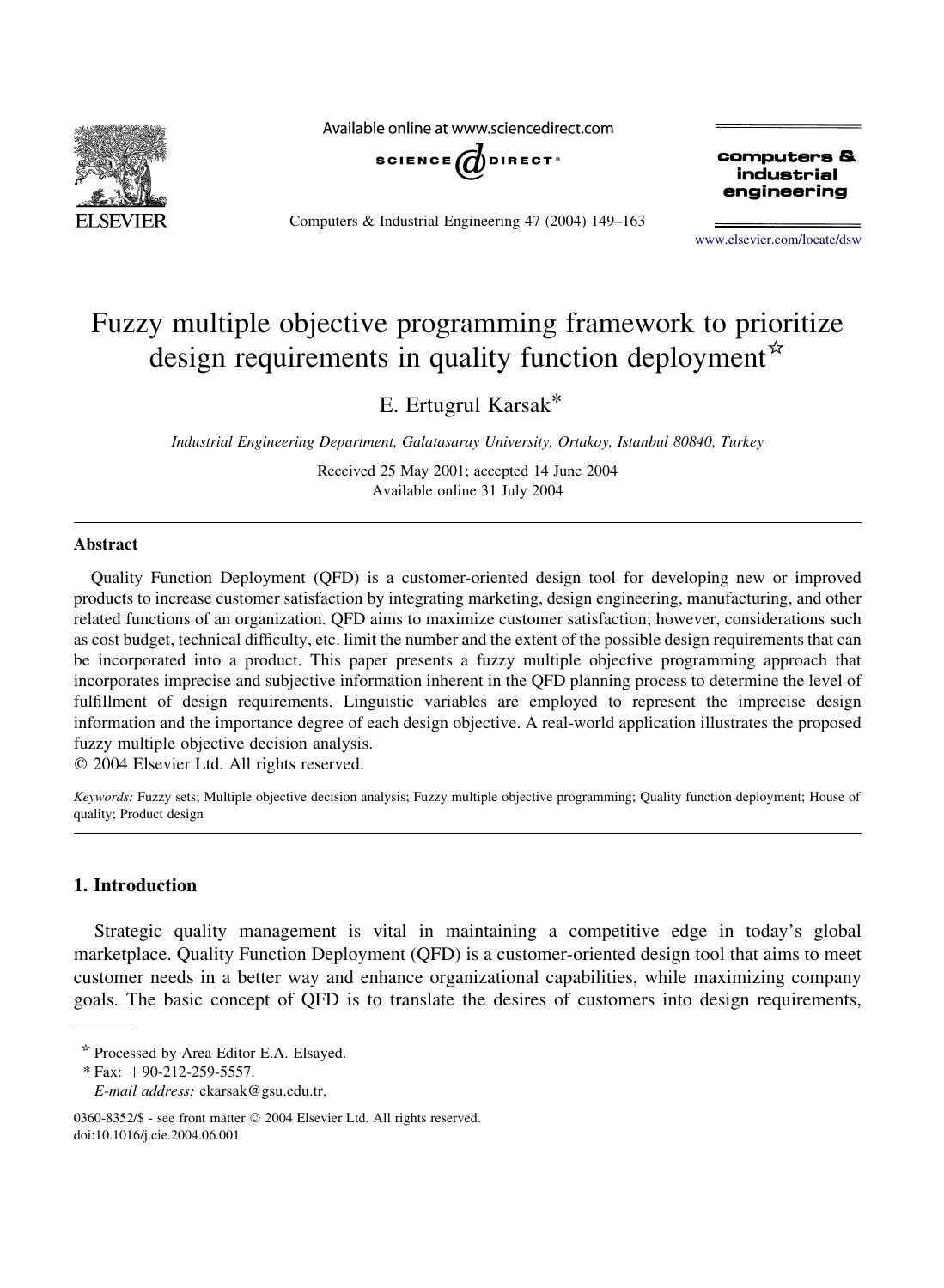which are also known as product technical requirements, product features or engineering characteristics, and subsequently into parts characteristics, process plans and production requirements. In order to establish these relationships, QFD usually requires four matrices. These are product planning, part planning, process planning, and production/operation planning matrices, respectively. Product planning matrix translates customer needs into design requirements; part planning matrix translates important design requirements into product/part characteristics; process planning matrix translates important product/part characteristics into manufacturing operations; production/operation planning matrix translates important manufacturing operations into day-to-day operations and controls [\(Shillito, 1994](#page--1-0)). Here, we focus on the first of the four matrices, also called the house of quality (HOQ). With its designoriented nature, the HOQ serves both as a valuable resource for designers and a way to summarize and convert feedback from customers into information for engineers.

A key objective of QFD is to determine directly from the customer what they would expect from a specific product or service. One-on-one customer interviews, focus groups, and in-context customer visits are examples of different approaches to achieve this objective. The most effective results are obtained from the QFD process when the team focuses on the customer needs that are most critical to the success of the product under consideration. Customers take part in this process by indicating their relative importance ratings while considering a product. The listing of design requirements is a way to lead the team in using measurable and actionable statements, which indicate the precise meaning of each customer need in the language of the organization. Brainstorming and making use of a tree analogy are the two principle approaches for defining design requirements. Relationships between customer needs and design requirements are defined by answering a specific question corresponding to each cell in the HOQ.

When the customer needs are objectively measurable through experiments, design of experiments and Taguchi methods may be useful tools for identifying the relationship between customer needs and design requirements [\(Moskowitz & Kim, 1997; P.J. Ross, 1988\)](#page--1-0). In an article reporting the results of a survey covering more than 400 companies in the US and Japan employing QFD, [Cristiano, Liker, and White](#page--1-0) [\(2000\)](#page--1-0) stated that the use of analytical tools such as regression and design of experiments in conjunction with QFD was not wide spread possibly due to the high level of imprecision and vagueness involved in product development.

The objective of constructing the HOQ is to maximize customer satisfaction, but considerations such as maximizing the fulfillment of design requirements and extendibility with the minimum level of technical difficulty subject to a budget constraint limit the extent of design features that can be incorporated into a product. This decision problem needs to be addressed using a multiple objective programming approach. In general, importance of customer needs, sales point, degree of relationship between customer needs and design requirements, technical difficulty of changing or maintaining design requirements, and cost of design requirements cannot be assessed by either crisp values or random processes. Linguistic variables and triangular fuzzy numbers appear to be effective means to represent the imprecise design information. The value of a linguistic variable can be quantified and extended to mathematical operations using fuzzy set theory.

In this paper, fuzzy set theory is used to present a multiple objective decision framework that incorporates imprecise and subjective information inherent in the QFD planning process. The rest of the paper is organized as follows. Section 2 contains the literature survey, which is not aimed to be exhaustive and is intended to provide the key milestones of the vast literature on QFD. Section 3 outlines the proposed fuzzy multiple objective decision framework. In Section 4, a real-world application is